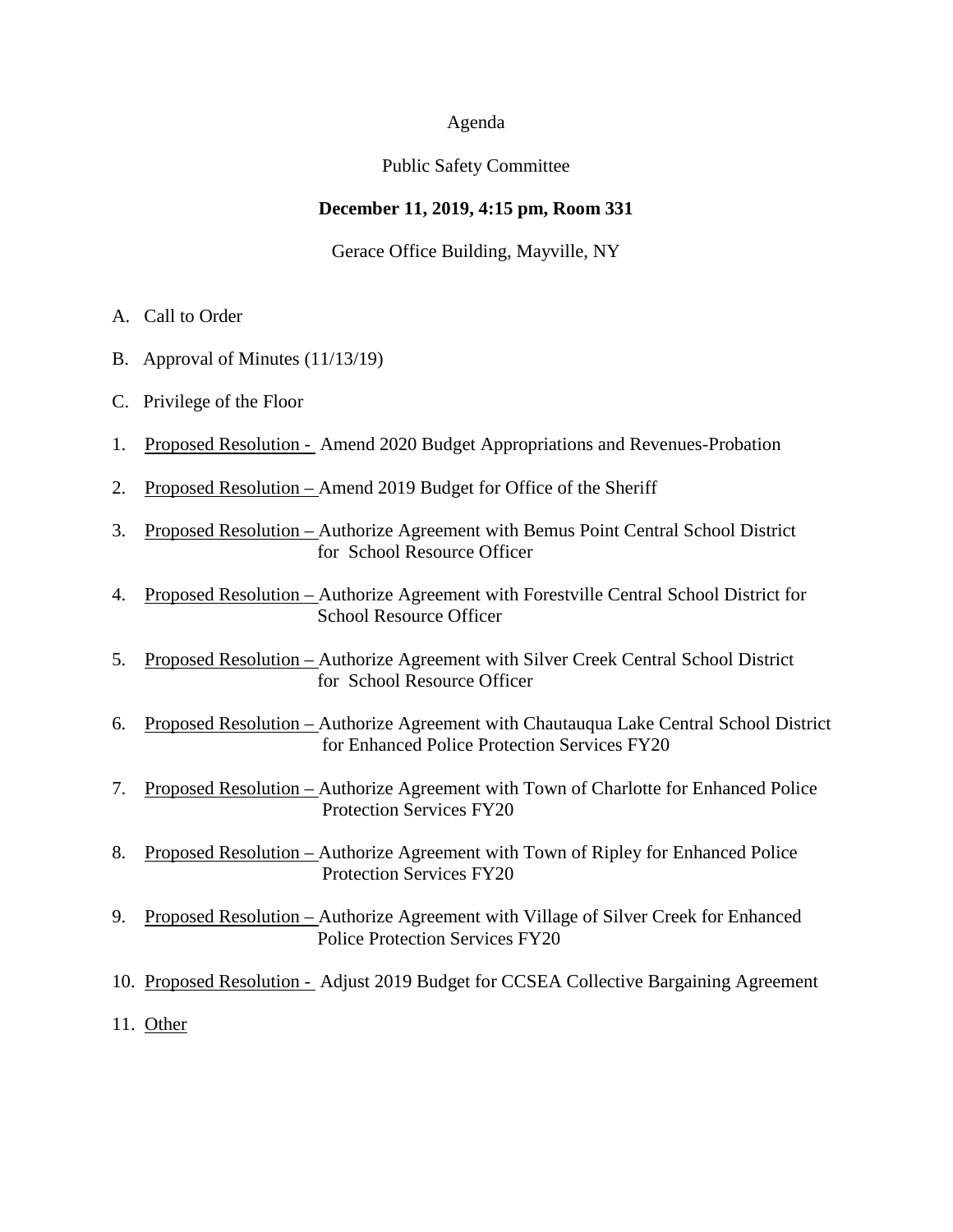**TITLE:** Amend 2020 Budget Appropriations and Revenues - Probation

**BY:** Public Safety and Audit & Control Committees:

**AT THE REQUEST OF:** County Executive George M. Borrello:

WHEREAS, the State of New York, Division of Criminal Justice Services (DCJS) has agreed to increase funding to the Chautauqua County Employment Focused Services grant in the fourth (2020) and fifth year (2021) of the five year grant by the amount of \$19,716 each year; and

WHEREAS, this increased funding will assist the Probation Department's ability to offer medium and high risk offenders cognitive behavioral interventions and employment services which reduces the overall risk of recidivism; and

WHEREAS, the previously established revenues and expenditures associated with this grant are included in the 2020 Chautauqua County Adopted Budget, but the additional funding and associated expenditures are not included; now therefore be it

RESOLVED, That the Director of Finance is hereby authorized and empowered to make the following changes to the 2020 Adopted Budget:

|                                  | INCREASE APPROPRIATION ACCOUNT:                |          |
|----------------------------------|------------------------------------------------|----------|
| A.3140.----.4                    | Contractual--Probation                         | \$19,716 |
| <b>INCREASE REVENUE ACCOUNT:</b> |                                                |          |
|                                  | A.3140.R331.0POV New York State Aid—Probation- |          |
|                                  | <b>Employment Focused Services</b>             | \$19,716 |

# **\_\_\_\_\_\_\_\_\_\_\_\_\_APPROVED \_\_\_\_\_\_\_\_\_\_\_\_\_VETOES (VETO MESSAGE ATTACHED)**

**\_\_\_\_\_\_\_\_\_\_\_\_\_\_\_\_\_\_\_\_\_\_\_\_\_\_\_\_\_\_\_\_\_\_\_\_ \_\_\_\_\_\_\_\_\_\_\_\_\_**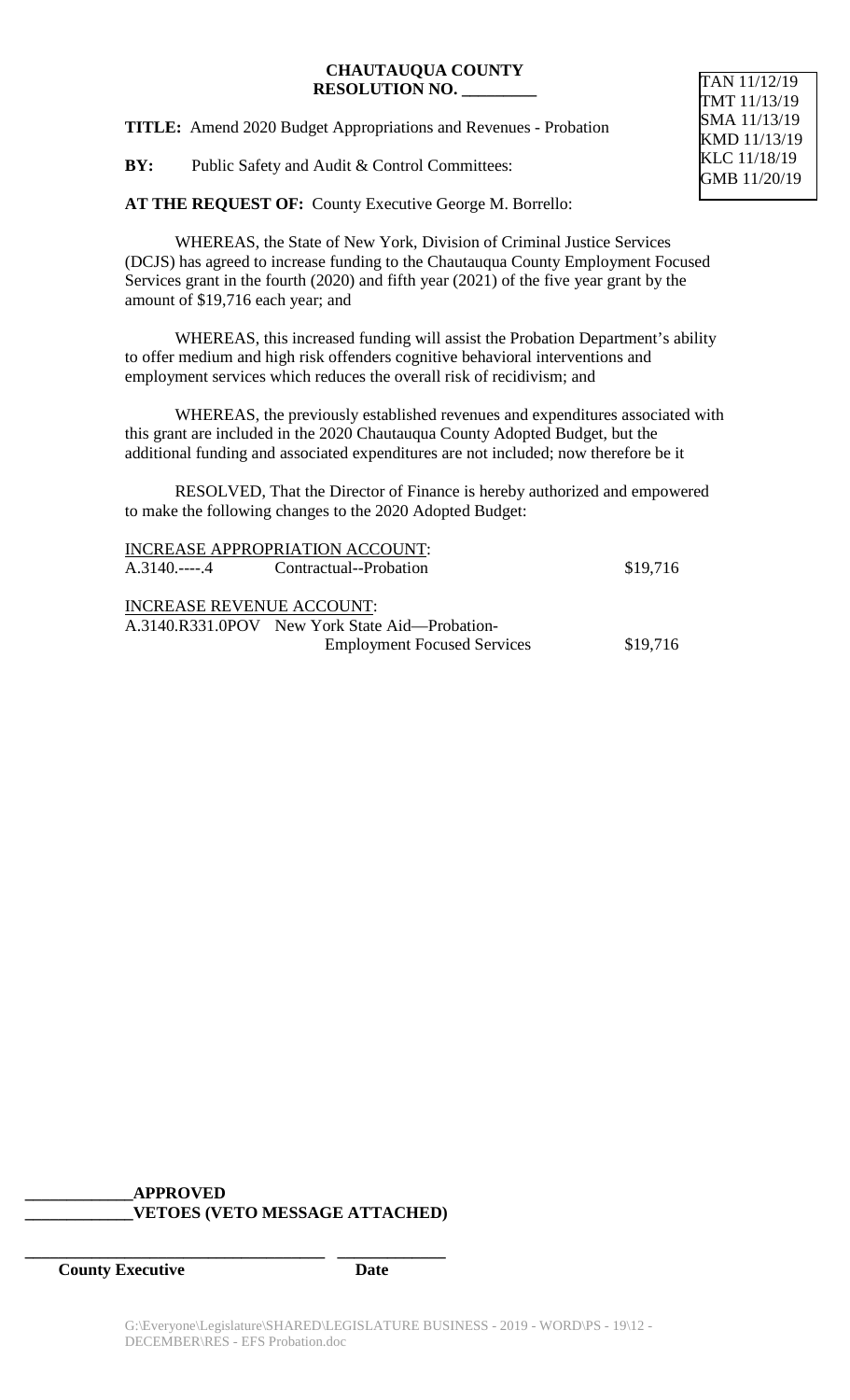**TITLE:** Amend 2019 Budget for Office of the Sheriff

**BY:** Public Safety and Audit & Control Committees:

**AT THE REQUEST OF:** Acting County Executive Stephen M. Abdella:

WHEREAS, some Office of the Sheriff expenses have exceeded initial budgetary estimates, as well as some appropriations have a surplus; therefore be it

RESOLVED, That the Director of Finance is hereby authorized and directed to make the following changes to the 2019 budget:

### INCREASE APPROPRIATION ACCOUNTS:

| A.3189.3111.1 | Personal Services – Other Law Enforcement - Navigation          | \$13,977 |
|---------------|-----------------------------------------------------------------|----------|
| A.3189.3111.4 | Contractual – Other Law Enforcement – Navigation                | \$2,945  |
| A.3189.3111.8 | Employee Benefits – Other Law Enforcement – Navigation $$3,930$ |          |
| A.3020.PSCN.8 | Employee Benefits–Publ Safety Communication,                    |          |
|               | <b>Pub Sfty Communications Network</b>                          | \$4,551  |
|               | <b>TOTAL</b>                                                    | \$25,403 |

### DECREASE APPROPRIATION ACCOUNTS:

| A.3189.3112.1 | Personal Services – Other Law Enforcement - Snowmobile \$13,977 |          |
|---------------|-----------------------------------------------------------------|----------|
| $A.3110.---4$ | $Contractual - Sheriff$                                         | \$ 7.496 |
| A.3189.3112.8 | Employee Benefits - Other Law Enforcement-Snowmobile \$ 3,930   |          |
|               | TOTAL                                                           | \$25,403 |

### **\_\_\_\_\_\_\_\_\_\_\_\_\_APPROVED \_\_\_\_\_\_\_\_\_\_\_\_\_VETOES (VETO MESSAGE ATTACHED)**

\_\_\_\_\_\_\_\_\_\_\_\_\_\_\_\_\_\_\_\_\_\_\_\_\_\_\_\_\_\_\_\_\_\_ \_\_\_\_\_\_\_\_\_\_\_\_\_\_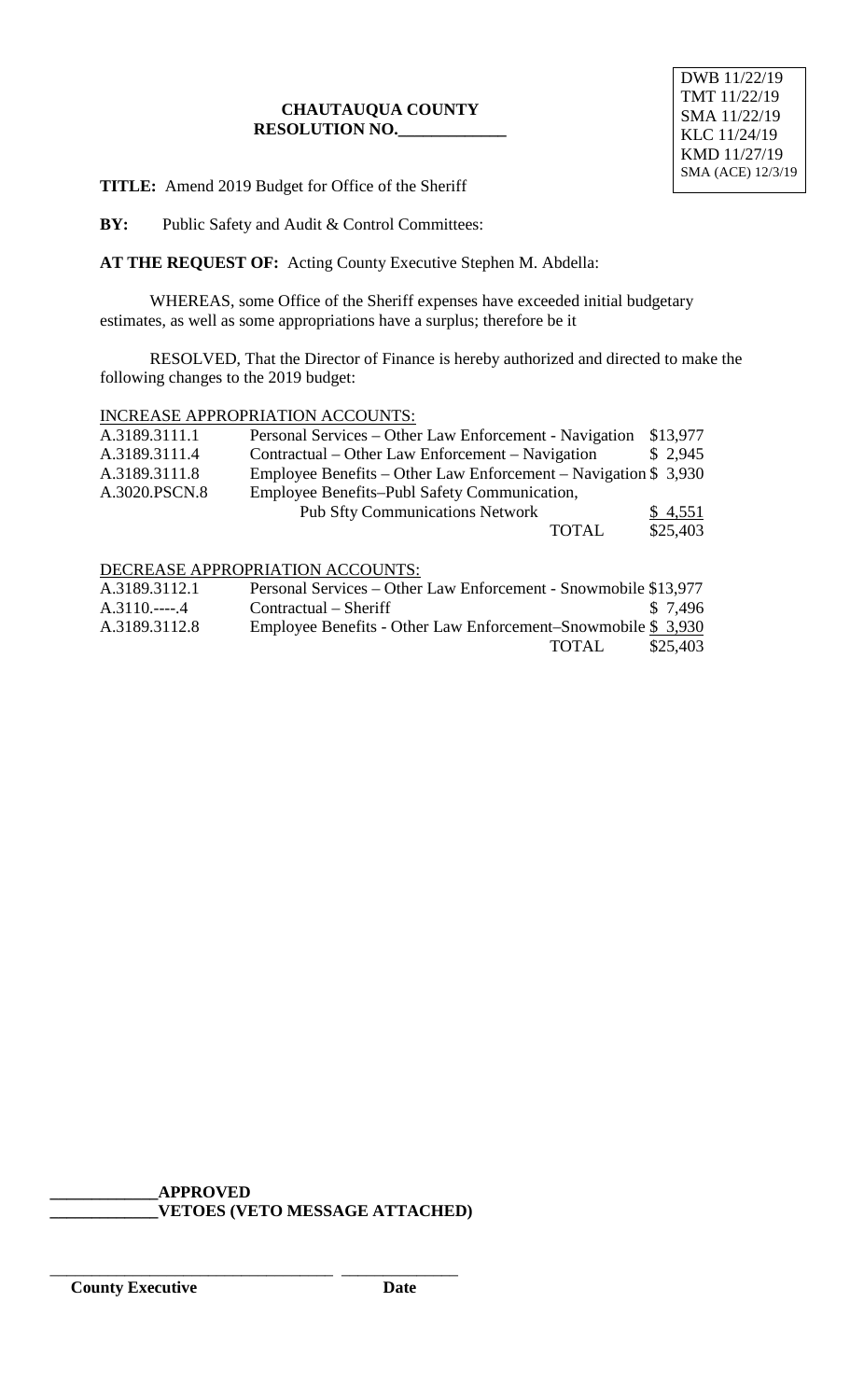**TITLE:** Authorize Agreement with Bemus Point Central School District for School Resource Officer

**BY:** Public Safety and Audit & Control Committees:

**AT THE REQUEST OF:** Acting County Executive Stephen M. Abdella:

WHEREAS, the Bemus Point Central School District has requested the Chautauqua County Office of the Sheriff provide a School Resource Officer during the term of September 1, 2019 through June 30, 2020; and

WHEREAS, the Chautauqua County Office of the Sheriff has negotiated a tentative agreement with Bemus Point Central School District to provide a certified School Resource Officer for the term of September 1, 2019 through June 30, 2020 at a cost of \$64,630; and

WHEREAS, this contract is not included in the 2019 Budget but is included in the 2020 Budget; now therefore be it

RESOLVED, That the Director of Finance is hereby authorized and directed to make the following changes to the 2019 budget:

| <b>INCREASE APPROPRIATION ACCOUNTS:</b> |
|-----------------------------------------|
|-----------------------------------------|

| $A.3110$ 1 | Personal Services – Sheriff      | \$19,338 |
|------------|----------------------------------|----------|
| $A.3110$ 8 | Employee Benefits – Sheriff      | \$6,515  |
|            | Total                            | \$25,853 |
|            | <b>INCREASE REVENUE ACCOUNT:</b> |          |

| $A.3110$ R226.0000 |                                             | \$25,853 |
|--------------------|---------------------------------------------|----------|
|                    | Shared Services – Chrgs: Oth Gov-Pub Safety |          |

# **\_\_\_\_\_\_\_\_\_\_\_\_\_APPROVED \_\_\_\_\_\_\_\_\_\_\_\_\_VETOES (VETO MESSAGE ATTACHED)**

**\_\_\_\_\_\_\_\_\_\_\_\_\_\_\_\_\_\_\_\_\_\_\_\_\_\_\_\_\_\_\_\_\_\_\_\_ \_\_\_\_\_\_\_\_\_\_\_\_\_**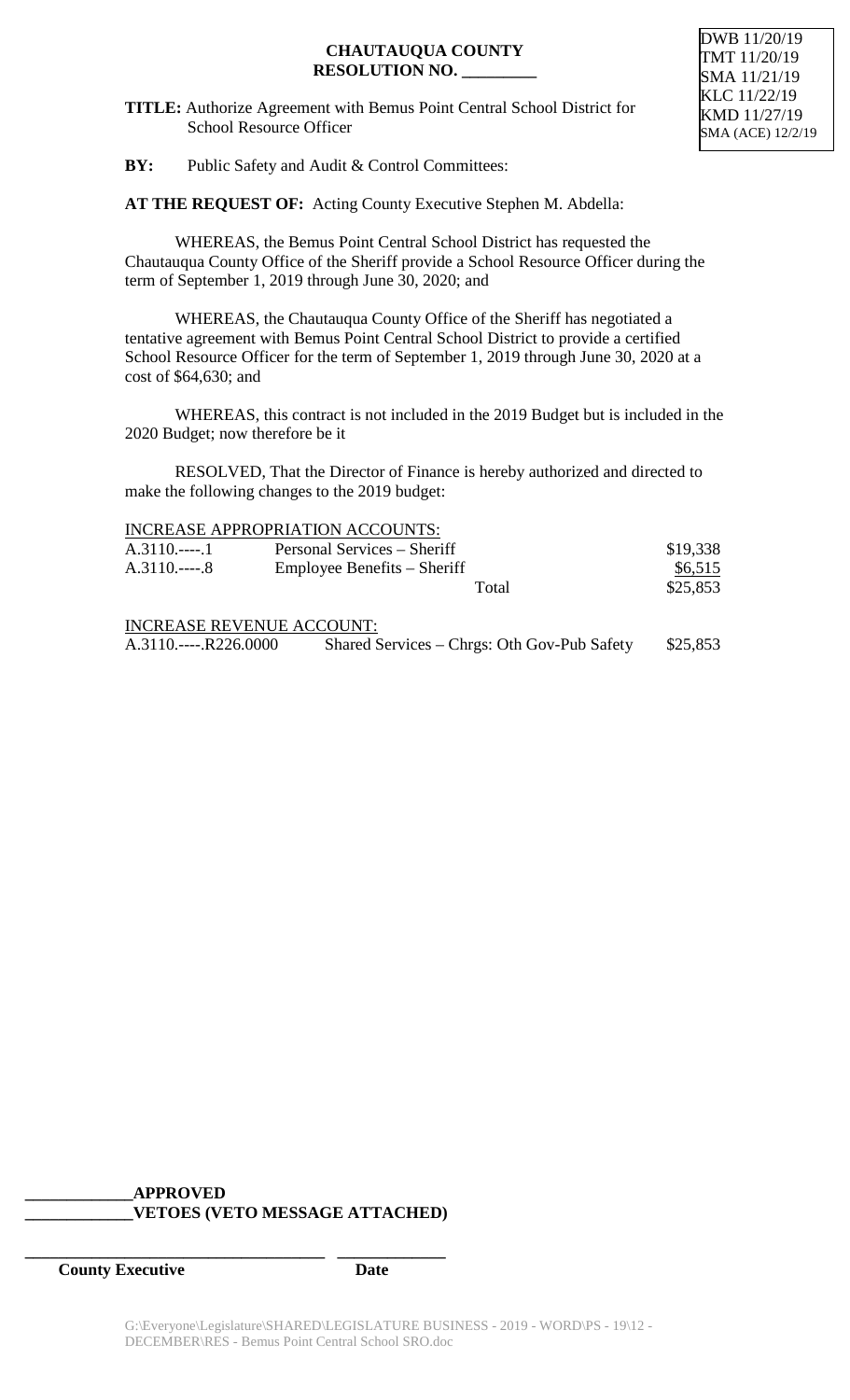**TITLE:** Authorize Agreement with Forestville Central School District for School Resource Officer

# **BY:** Public Safety and Audit & Control Committees:

**AT THE REQUEST OF:** Acting County Executive Stephen M. Abdella:

WHEREAS, the Forestville Central School District has requested the Chautauqua County Office of the Sheriff provide a School Resource Officer during the term of January 1, 2020 through June 30, 2020; and

WHEREAS, the Chautauqua County Office of the Sheriff has negotiated a tentative agreement with Forestville Central School District to provide a certified School Resource Officer for the term of January 1, 2020 through June 30, 2020 at a cost of \$38,778; and

WHEREAS, this contract is included in the 2020 Budget so no budget amendment is needed; now therefore be it

RESOLVED, That the County Executive is hereby authorized and empowered to execute an agreement with Forestville Central School District for the purpose of providing a School Resource Officer for the term as set forth above with revenues to be credited to account A.3110.R226.0000.

# **\_\_\_\_\_\_\_\_\_\_\_\_\_APPROVED**

**\_\_\_\_\_\_\_\_\_\_\_\_\_\_\_\_\_\_\_\_\_\_\_\_\_\_\_\_\_\_\_\_\_\_\_\_ \_\_\_\_\_\_\_\_\_\_\_\_\_**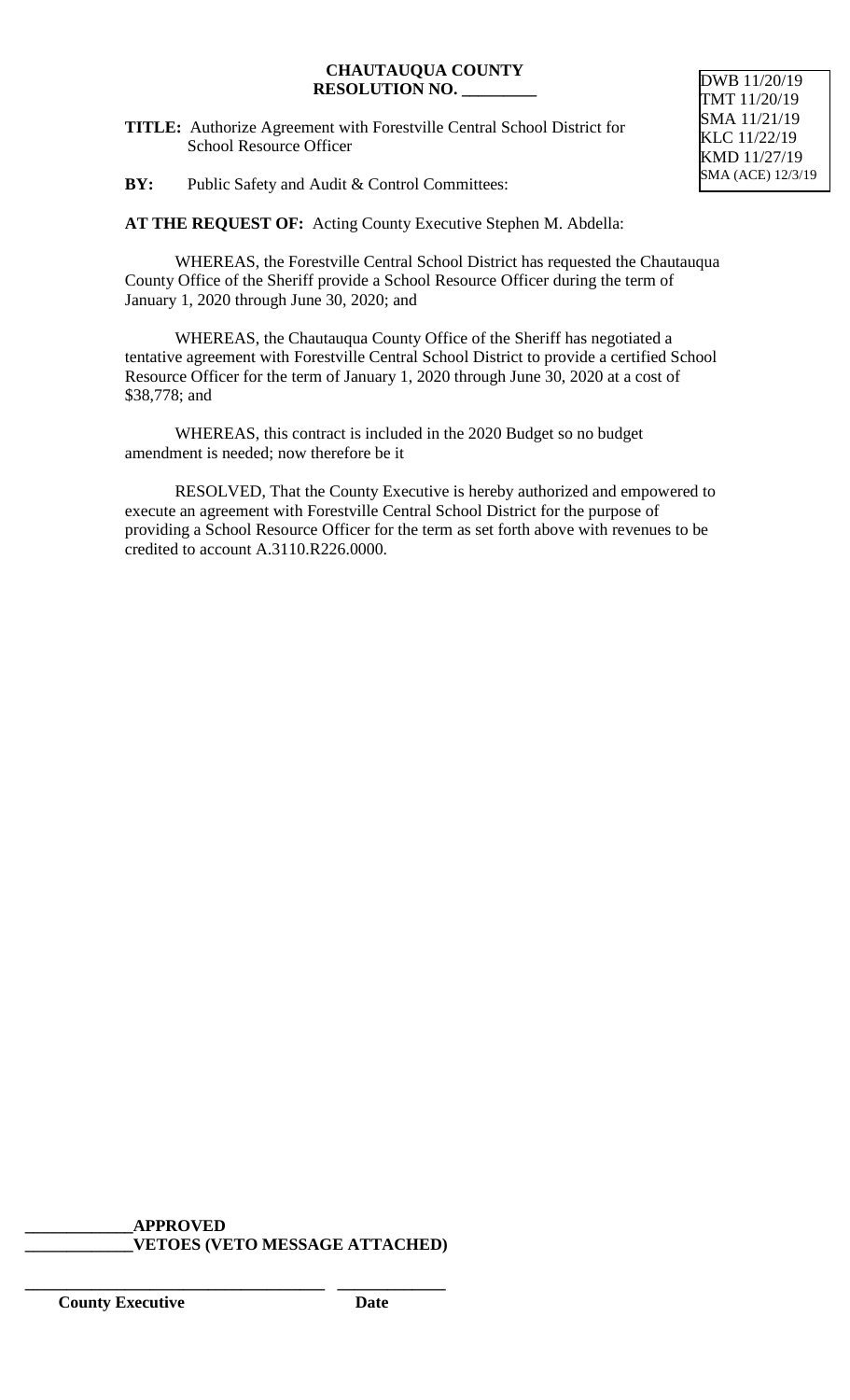**TITLE:** Authorize Agreement with Silver Creek Central School District for School Resource Officer

**BY:** Public Safety and Audit & Control Committees:

**AT THE REQUEST OF:** Acting County Executive Stephen M. Abdella:

WHEREAS, the Silver Creek Central School District has requested the Chautauqua County Office of the Sheriff provide a School Resource Officer during the term of January 1, 2020 through June 30, 2020; and

WHEREAS, the Chautauqua County Office of the Sheriff has negotiated a tentative agreement with Silver Creek School District to provide a certified School Resource Officer for the term of January 1, 2020 through June 30, 2020 at a cost of \$38,778; and

WHEREAS, this contract is included in the 2020 Budget so no budget amendment is needed; now therefore be it

RESOLVED, That the County Executive is hereby authorized and empowered to execute an agreement with Silver Creek Central School District for the purpose of providing a School Resource Officer for the term as set forth above with revenues to be credited to account A.3110.R226.0000.

# **\_\_\_\_\_\_\_\_\_\_\_\_\_APPROVED \_\_\_\_\_\_\_\_\_\_\_\_\_VETOES (VETO MESSAGE ATTACHED)**

**\_\_\_\_\_\_\_\_\_\_\_\_\_\_\_\_\_\_\_\_\_\_\_\_\_\_\_\_\_\_\_\_\_\_\_\_ \_\_\_\_\_\_\_\_\_\_\_\_\_**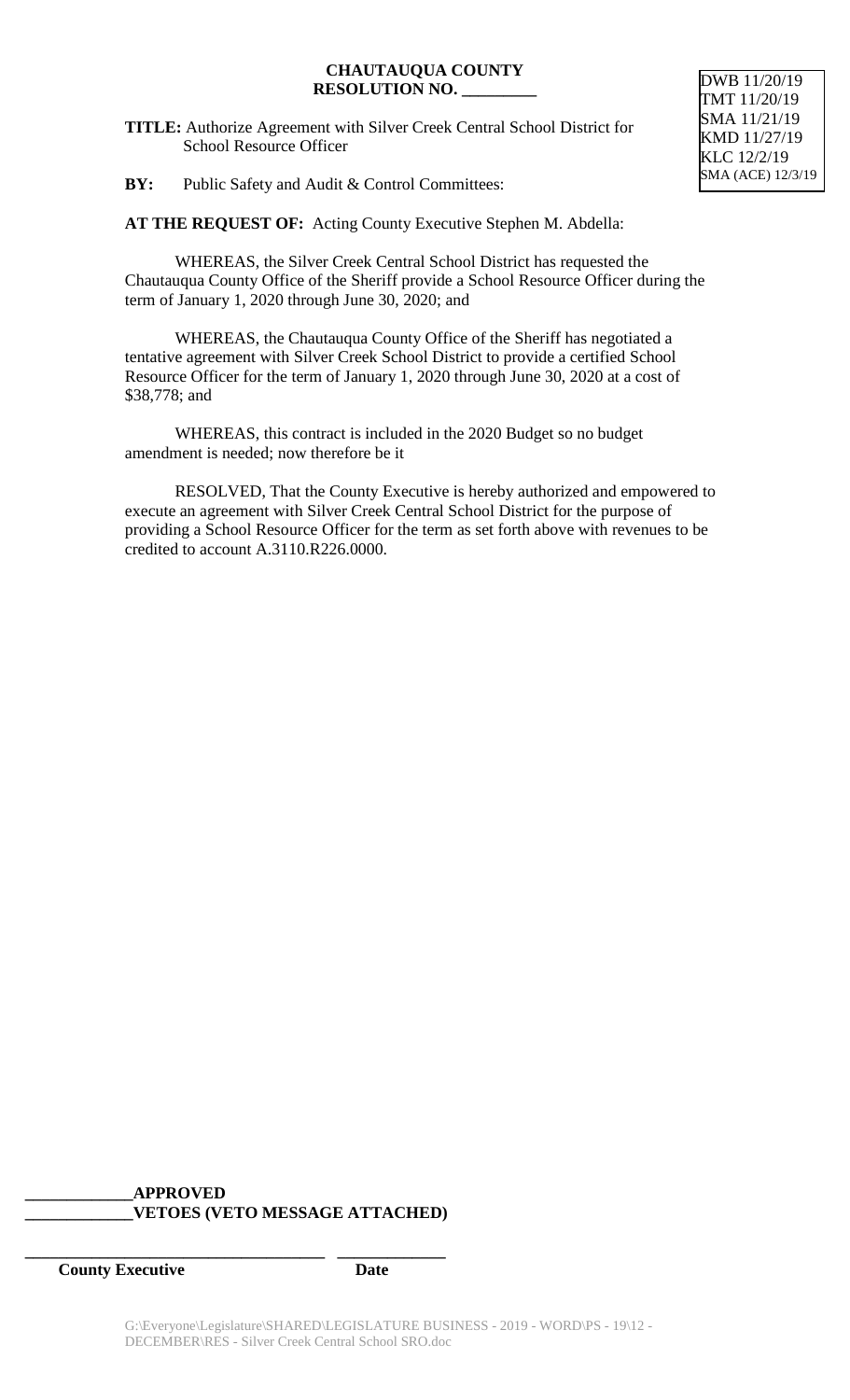**TITLE:** Authorize Agreement with Chautauqua Lake Central School District for Enhanced Police Protection Services FY20

**BY:** Public Safety and Audit & Control Committees:

**AT THE REQUEST OF:** Acting County Executive Stephen M. Abdella:

WHEREAS, Chautauqua Lake Central School District has requested that the Chautauqua County Office of the Sheriff provide Deputy Sheriffs at sporting and social events at its schools; and

WHEREAS, the County Sheriff has negotiated a tentative agreement with Chautauqua Lake Central School District for the period from January 1, 2020 through December 31, 2020, for an estimated cost not to exceed \$3,000.00, based on an hourly rate of at least \$41.39; and

WHEREAS, execution of an agreement with the Chautauqua Lake Central School District will not require use of local funds because revenues received from the agreement will cover additional expenditures incurred by the County; now therefore be it

RESOLVED, That the County Executive is authorized to execute an agreement with Chautauqua Lake Central School District for enhanced police protection services as set forth above with revenues to be credited to account A.3110.R226.0000.

# **\_\_\_\_\_\_\_\_\_\_\_\_\_APPROVED**

**\_\_\_\_\_\_\_\_\_\_\_\_\_\_\_\_\_\_\_\_\_\_\_\_\_\_\_\_\_\_\_\_\_\_\_\_ \_\_\_\_\_\_\_\_\_\_\_\_\_**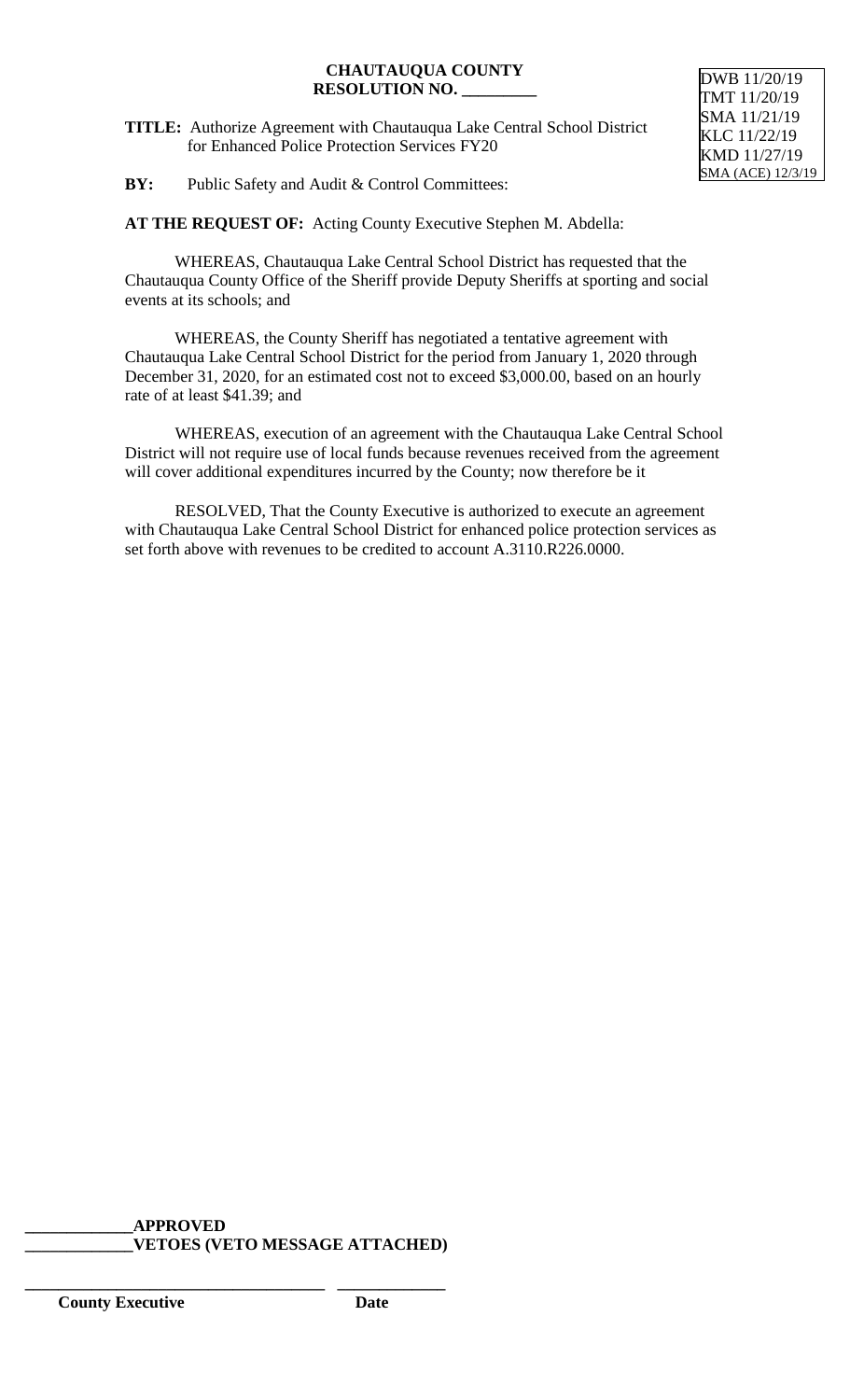**TITLE:** Authorize Agreement with Town of Charlotte for Enhanced Police Protection Services FY20

**BY:** Public Safety and Audit & Control Committees:

**AT THE REQUEST OF:** Acting County Executive Stephen M. Abdella:

WHEREAS, the Town of Charlotte has requested the Chautauqua County Office of the Sheriff provide enhanced police services within the geographic boundaries of the Town for the 2020 calendar year; and

WHEREAS, the Chautauqua County Sheriff has negotiated a tentative agreement with the Town of Charlotte for the period of January 1, 2020 through December 31, 2020 for an estimated cost not to exceed \$9,000.00 based on an hourly rate of at least \$41.39 and a holiday hourly rate of at least \$52.04; and

WHEREAS, execution of an agreement with the Town of Charlotte will not require use of local funds because revenues received from the agreement will cover additional expenditures incurred by the County; now therefore be it

RESOLVED, That the County Executive is hereby authorized and empowered to execute an agreement with the Town of Charlotte for enhanced police services as set forth above with revenues to be credited to account A.3110.R226.0000.

# **\_\_\_\_\_\_\_\_\_\_\_\_\_APPROVED**

**\_\_\_\_\_\_\_\_\_\_\_\_\_\_\_\_\_\_\_\_\_\_\_\_\_\_\_\_\_\_\_\_\_\_\_\_ \_\_\_\_\_\_\_\_\_\_\_\_\_**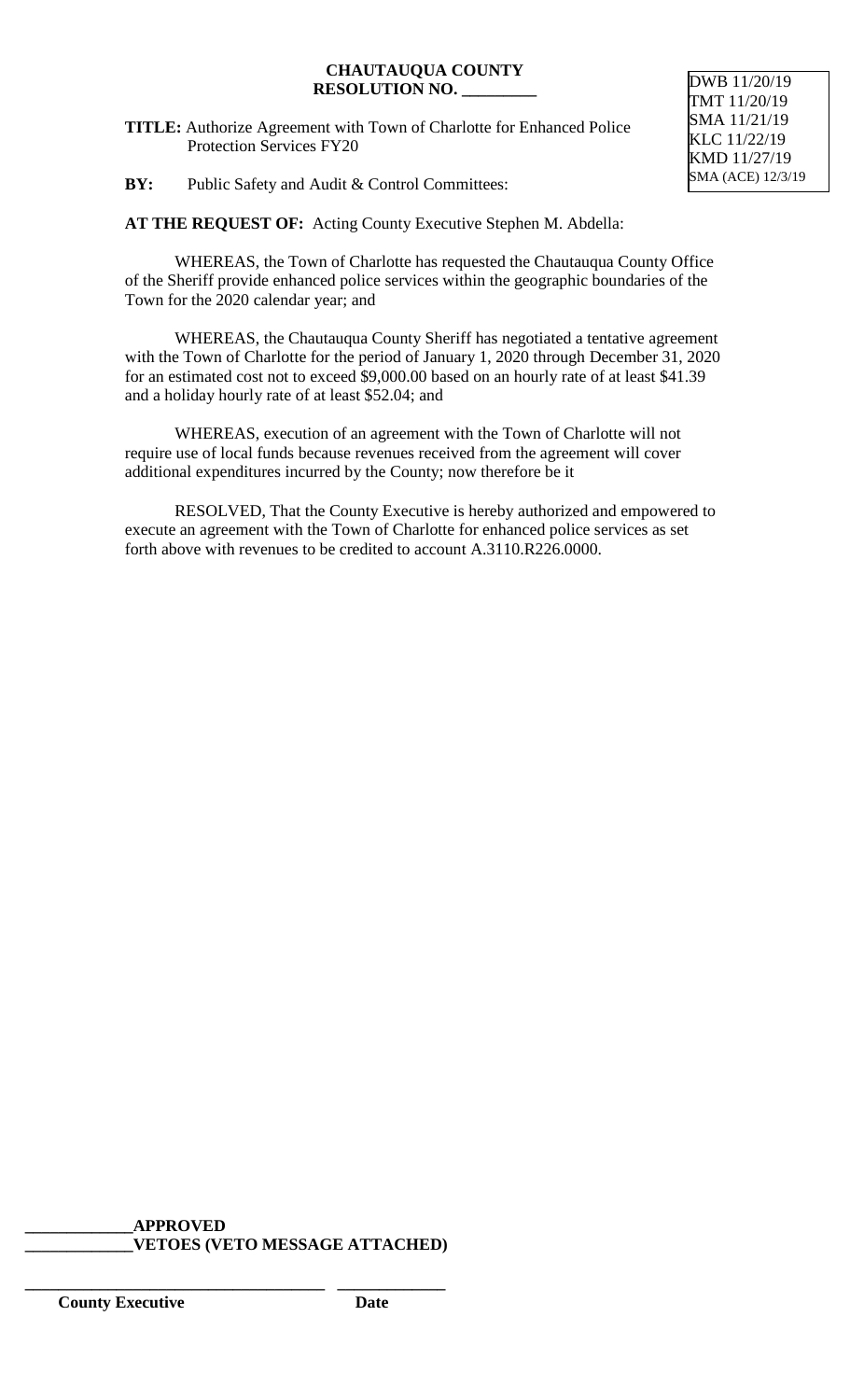**TITLE:** Authorize Agreement with Town of Ripley for Enhanced Police Protection Services FY20

**BY:** Public Safety and Audit & Control Committees:

**AT THE REQUEST OF:** Acting County Executive Stephen M. Abdella:

WHEREAS, the Town of Ripley has requested the Chautauqua County Office of the Sheriff provide enhanced police services within the geographic boundaries of the Town during the 2020 calendar year; and

WHEREAS, the Chautauqua County Sheriff has negotiated a tentative agreement with the Town of Ripley for the period of January 1, 2020 through December 31, 2020 for an estimated cost not to exceed \$35,000.00 based on an hourly rate of at least \$41.39 and a holiday hourly rate of at least \$52.04; and

WHEREAS, execution of an agreement with the Town of Ripley will not require use of local funds because revenues received from the agreement will cover additional expenditures incurred by the County; now therefore be it; now therefore be it

RESOLVED, That the County Executive is hereby authorized and empowered to execute an agreement with the Town of Ripley for enhanced police services as set forth above with revenues to be credited to revenue account A.3110.R226.0000.

# **\_\_\_\_\_\_\_\_\_\_\_\_\_APPROVED \_\_\_\_\_\_\_\_\_\_\_\_\_VETOES (VETO MESSAGE ATTACHED)**

**\_\_\_\_\_\_\_\_\_\_\_\_\_\_\_\_\_\_\_\_\_\_\_\_\_\_\_\_\_\_\_\_\_\_\_\_ \_\_\_\_\_\_\_\_\_\_\_\_\_**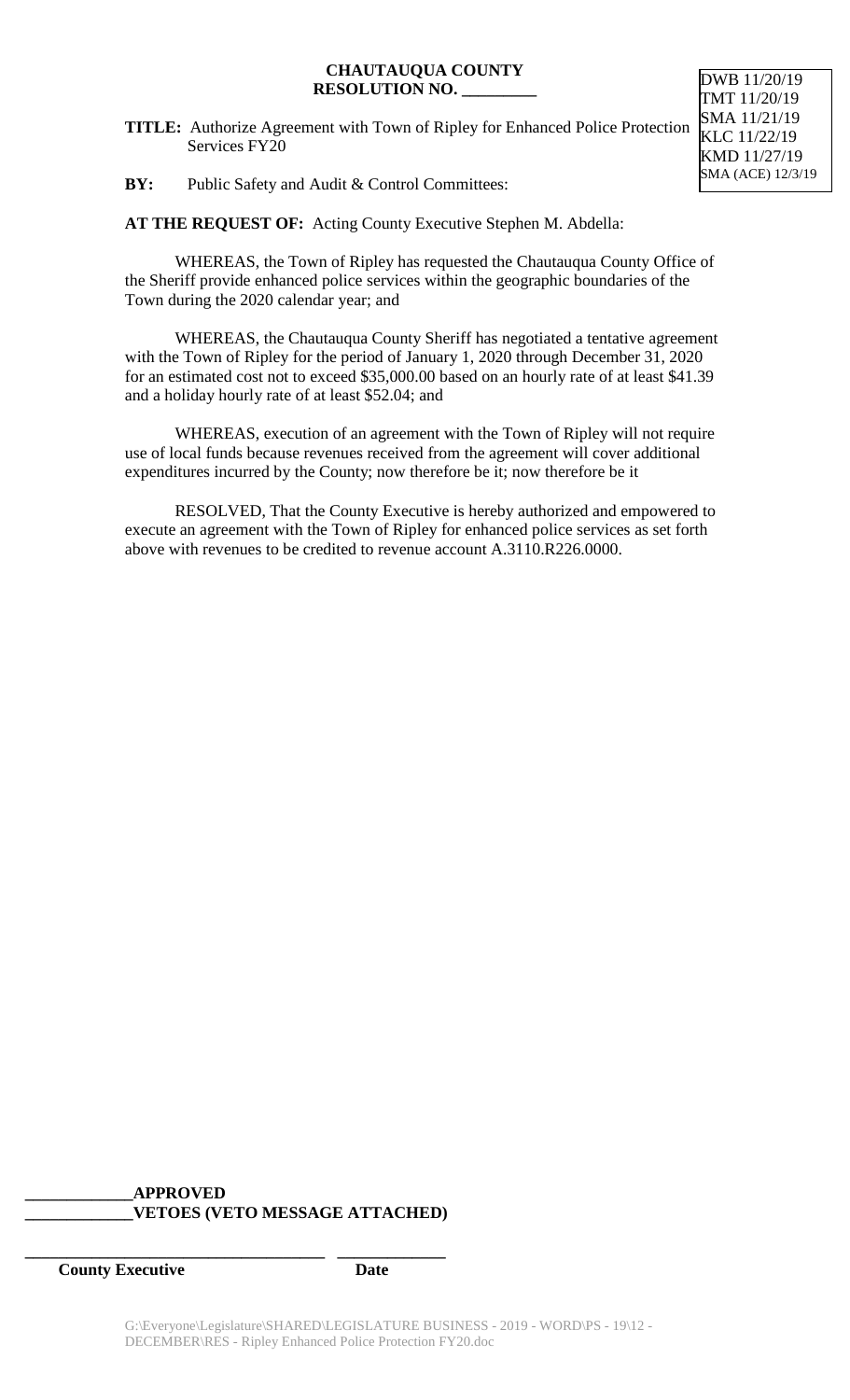DWB 11/20/19 TMT 11/20/19 SMA 11/21/19 KLC 11/22/19 KMD 11/27/19 SMA (ACE) 12/3/19

**TITLE:** Authorize Agreement with Village of Silver Creek for Enhanced Police Protection Services FY20

**BY:** Public Safety and Audit & Control Committees:

**AT THE REQUEST OF:** Acting County Executive Stephen M. Abdella:

WHEREAS, the Village of Silver Creek and the Town of Hanover have requested the Chautauqua County Office of the Sheriff provide enhanced police protection services within the geographical boundaries of the Village of Silver Creek and the Town of Hanover for the 2020 calendar year; and

WHEREAS, the Chautauqua County Office of the Sheriff has negotiated a tentative agreement with the Village of Silver Creek and the Town of Hanover for the period from January 1, 2020 through December 31, 2020 for an estimated cost not to exceed \$585,284; and

WHEREAS, this revenue is included in the 2020 Budget so no budget amendments are needed; now therefore be it

RESOLVED, That the County Executive is hereby authorized to and empowered to execute an agreement with the Village of Silver Creek for enhanced police protection services as set forth above with revenue to be credited to account A.3110.R226.0000.

# **\_\_\_\_\_\_\_\_\_\_\_\_\_APPROVED \_\_\_\_\_\_\_\_\_\_\_\_\_VETOES (VETO MESSAGE ATTACHED)**

**\_\_\_\_\_\_\_\_\_\_\_\_\_\_\_\_\_\_\_\_\_\_\_\_\_\_\_\_\_\_\_\_\_\_\_\_ \_\_\_\_\_\_\_\_\_\_\_\_\_**